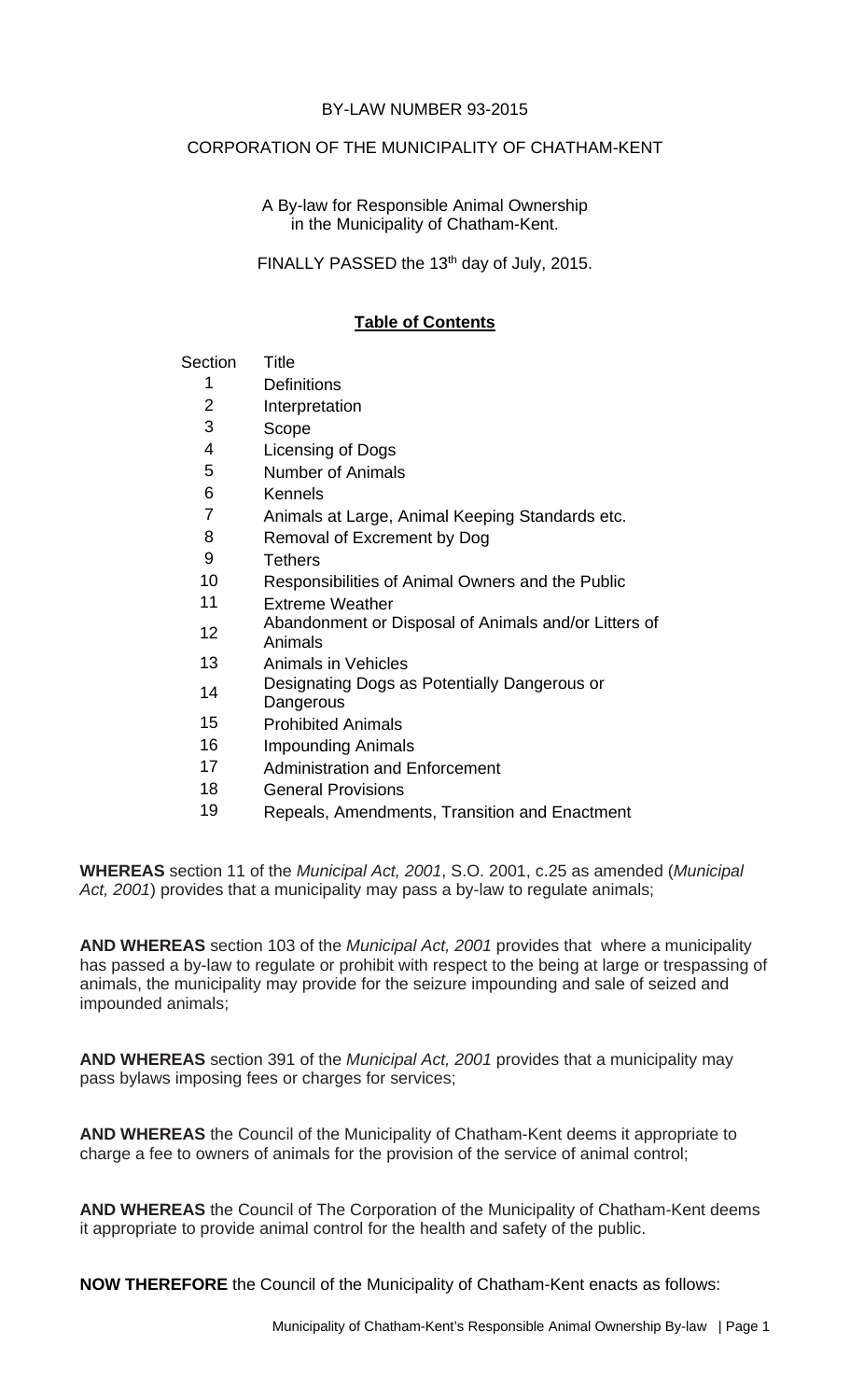#### **1. Definitions**

In this By-law:

"**abandon"** means the surrender, relinquishment or cession of live **animal**s and/or **litters of animals** with the intention of not reclaiming them;

"**animal**" means any member of the **animal** kingdom, other than a human;

"**at large**" means not on a leash and **under the control of some person**;

"**bees**" means the insects known as *Apis mellifera*;

"**bite**" in all of its forms means the breaking, puncturing or bruising of the skin of a person or domestic **animal** caused by the tooth or teeth of a **dog**;

"**cat**" means a male or female of the species felis catus;

**"choke collar", "choke chain" or "prong collar"** means a collar that tightens, constricts or pinches an **animal**'s neck when tension is applied and may inflict pain or discomfort on an **animal**;

"**Council**" means the Council of the Municipality of Chatham-Kent;

**"dispose"** means the action or process of throwing away or getting rid of live **animal**s and/or a **litter of animals** on a property without the express approval or permission of the **property owner**;

"**dog**" means a male or female of the species canis familiarus;

**"extreme weather**" means a cold warning, heat warning or other weather warning alert issued by Environment Canada for weather in the Municipality of Chatham-Kent including for not limited to extreme cold or hot weather, snow storms, freezing rain, heavy rainfall, hurricanes, tornadoes and/or strong winds;

"**fish**" means a gill-bearing aquatic craniate animals that lack limbs with digits;

"**keep**" in all its forms, includes care, control or possession whether temporary or permanent; "**kennel**" means a lot, building, structure or establishment in which four or more **dog**s are

housed, boarded or bread, and is licensed under this By-law;

**"litters of animals"** means the offspring of one birth of an **animal**;

 "**livestock**" means cattle, goats, horses, sheep, swine, poultry, fur-bearing **animal**s, **bees**, cultured **fish**, deer, elk, game **animal**s or birds grown, produced or raised as part or all of a farm on **premises** zoned under the **Municipality**'s zoning by-law permitting such use;

"**microchip**" means an approved Canadian Standard encoded identification device implanted into an **animal** which is programmed to store a unique and permanent identification number that permits access to **owner** information which is stored in a central database;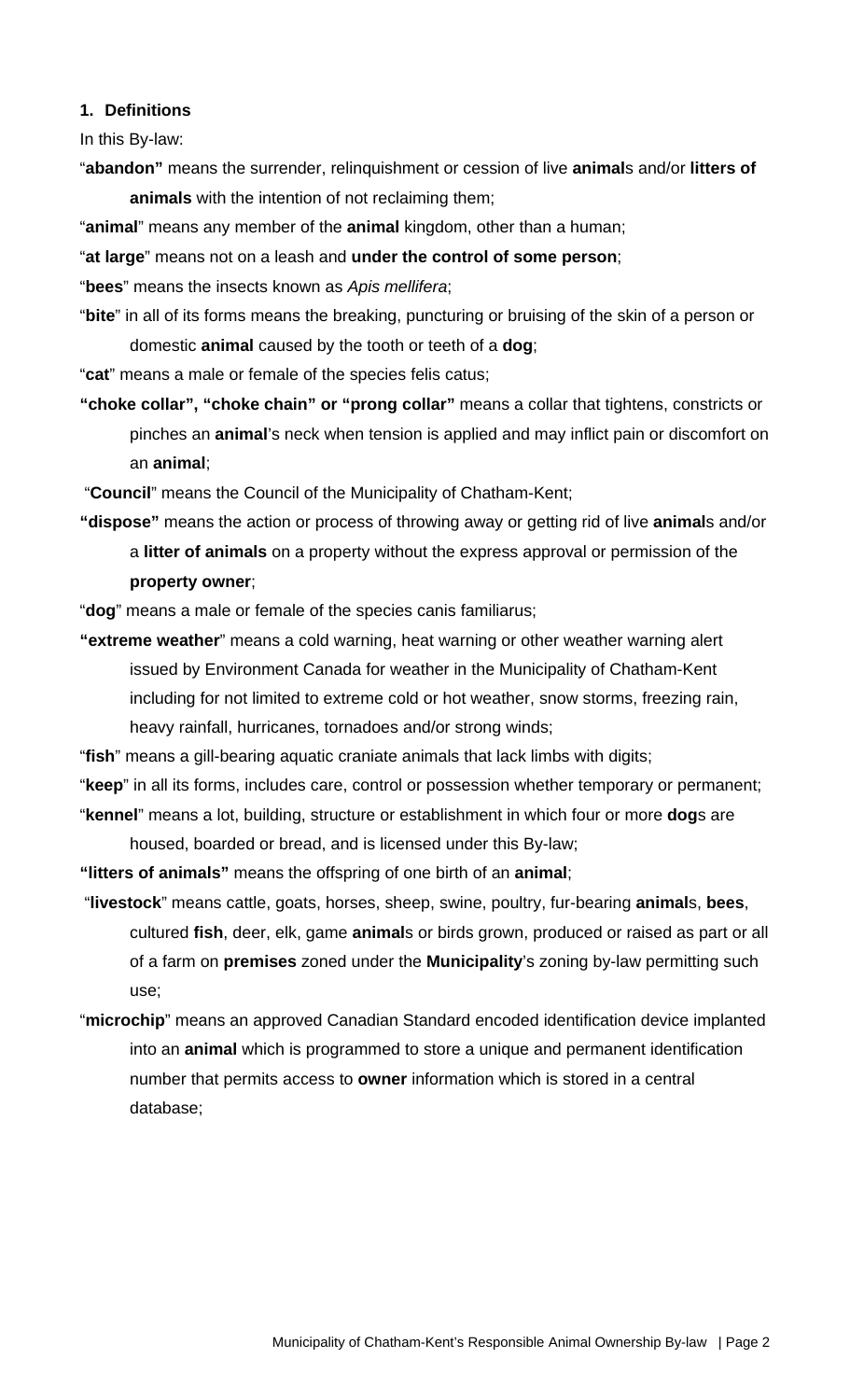"**mitigating factor**" means a circumstance which excuses aggressive behaviour of a **dog**

- and, without limiting the generality of the foregoing, may include circumstances where:
	- a) the **dog** was, at the time of the aggressive behaviour, acting in defence to an attack by a person or domestic **animal**;
	- b) the **dog** was, at the time of the aggressive behaviour, acting in defence of its young or reacting to a person or a domestic **animal** trespassing on the property of its **owner**; or
	- c) the **dog** was, at the time of the aggressive behaviour, being teased, provoked, or tormented;
- "**Municipality**" means the Municipality of Chatham-Kent or the geographic area of the Municipality of Chatham-Kent as the context suggests;
- "**muzzle**" in all of its forms means a humane fastening placed over a **dog**'s mouth of adequate strength to prevent it from biting;
- **"Officer"** means a Provincial Offences Officer as defined in section 1(1) of the *Provincial Offences Act*, R.S.O. 1990, c.P.33, which includes a by‐law enforcement officer of the **Municipality** and a Police Officer of the Chatham‐Kent Police Service or assigned by the **Poundkeeper** to enforce this By-law;
- "**owner**" in all of its forms, when used in relation to an **animal**, includes a person who **keeps** an **animal** and, where the person is under the age of 18, the person responsible for the custody of the person under the age of 18;
- **"Pet Store"** means establishments primarily engaged in the selling of **animal**s, **fish** or birds, which are permitted under the **Municipality**'s zoning by-law.
- "**pit bull**" has the same meaning for the purposes of this By-law as it has for the purposes of the *Dog Owners' Liability Act, R.S.O. 1990, c. D.16*;
- "**police animal**" means an **animal** trained to aid police officers and used by police officers when carrying out their duties;
- "**pound**" means **premises** that are operated by the **Municipality** used for the detention, maintenance or disposal of **animals**, that may be operated by the **Municipality** or its contractors from time to time;
- "**Poundkeeper**" means the **Municipality**'s Manager of Licensing Services and his or her designate or successor;
- **"premises"** means all the abutting lands owned by a person, or over which a person exercises control, including a building, buildings or a part of a building located on the lands, and includes a vacant lot or lots;
- "**prohibited pit bull**" has the same meaning for the purposes of this By-law as it has for the purposes of the *Dog Owners' Liability Act, R.S.O. 1990, c. D.16*;
- **"property owner"** means the registered owner of the real property and shall include family members or a tenant of the **property owner** who may be residing at such property;

**"protective care"** means the temporary, time-limited keeping of an animal by the **Municipality** as a result of an eviction, incarceration or fire or medical emergency;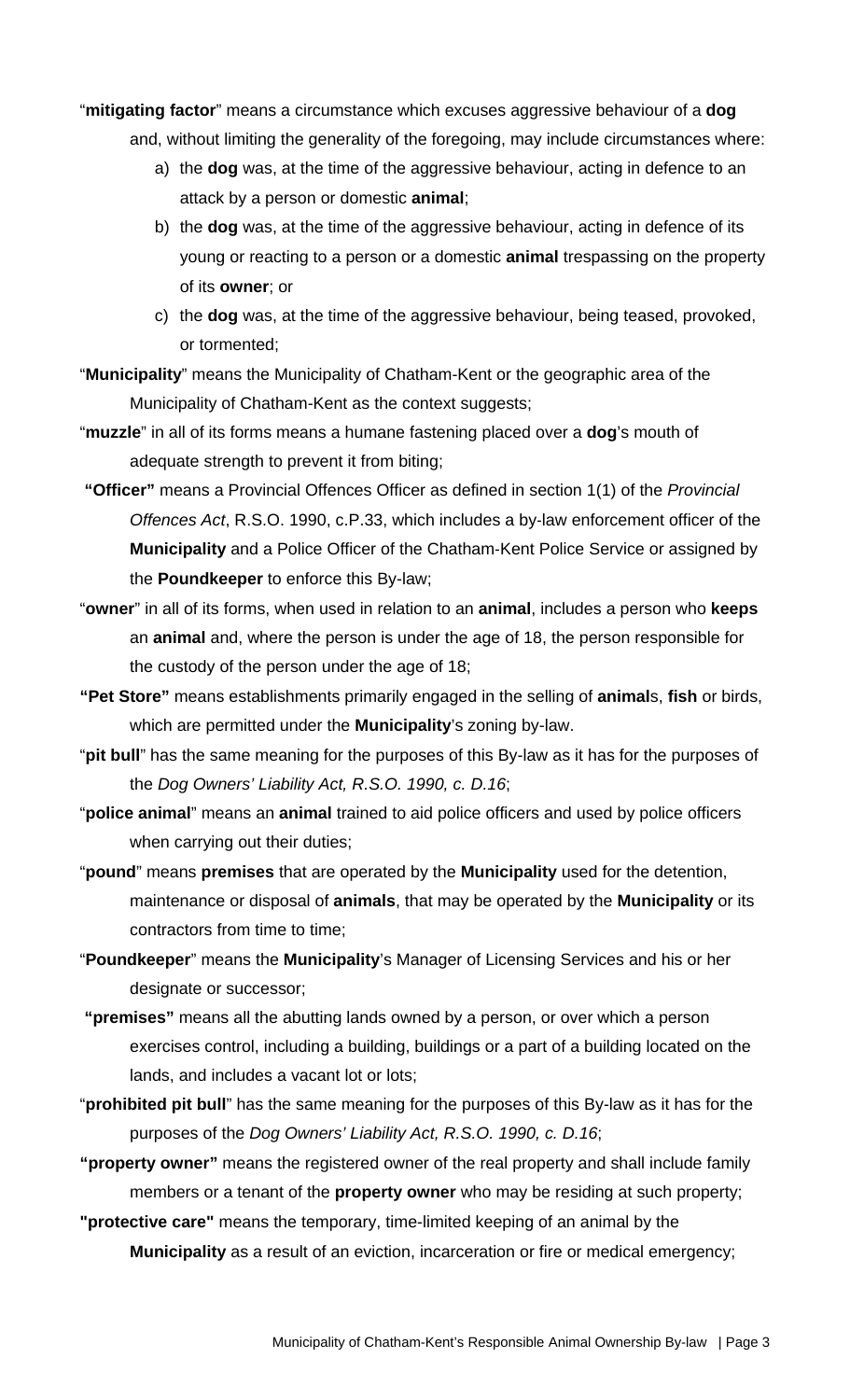- "**redemption period**" means that period of time within which the **owner** of an **animal** that has been impounded in the **pound** has the right to redeem it;
- "**restricted pit bull**" has the same meaning for the purposes of this By-law as it has for the purposes of the *Dog Owners' Liability Act, R.S.O. 1990, c. D.16*;
- "**service animal**" means an **animal** that:
	- a) has successfully completed training by a recognized school for service as a guide **animal** for the visually or hearing impaired or a special skills **animal** for other disabled persons; and is performing the service for which it was trained; or
	- b) is actively training to be a guide **animal** for the visually or hearing impaired or a special skills **animal** for other disabled persons, with a recognized school.

"**sterilized**" means spayed or neutered;

"**tethered**" means the fastening of a rope, chain, cord or similar restraining device to an **animal**'s collar or halter so that the **animal** can only range in an area limited to the length of such rope, chain, cord or similar restraining device;

"**under the control of some person**" includes capable of immediate custody or restraint; **"vehicle"** includes an automobile or any other device for the transportation of persons or

goods propelled or driven otherwise than by muscular power, but does not include the cars of electric or steam railways or other motor vehicles running only upon rails, or a motorized snow vehicle, traction engine, farm tractor, self-propelled implement of husbandry or road building machine within the meaning of the *Highway Traffic Act*  R.S.O. 1990 c. H8, as amended, and the regulations thereunder.

# 2. **Interpretation**

- 2.1. The requirements of this By-law are in addition to requirements contained in any other applicable by-laws of the **Municipality** or applicable provincial or federal statutes or regulations.
- 2.2. If there is a conflict between a provision of this By-law and any other by-law of the **Municipality** or a provincial or federal statute or regulation, the most restrictive in relation to the regulation of **animal**s shall prevail.

# **3. Scope**

- 3.1. The provisions of this By-law apply to the entire geographic area of the **Municipality.**
- 3.2. Despite section 3.1 the provisions of this By-law do not apply to:
	- a) the **premises** of a **pound** as approved by the Municipality's Manager of Licensing Services;
	- b) **premises** used by the Ontario Society for the Prevention of Cruelty to Animals or an affiliated society;
	- c) a supply facility licensed in accordance with the *Animals for Research Act*;
	- d) a research facility registered in accordance with the *Animals for Research Act*;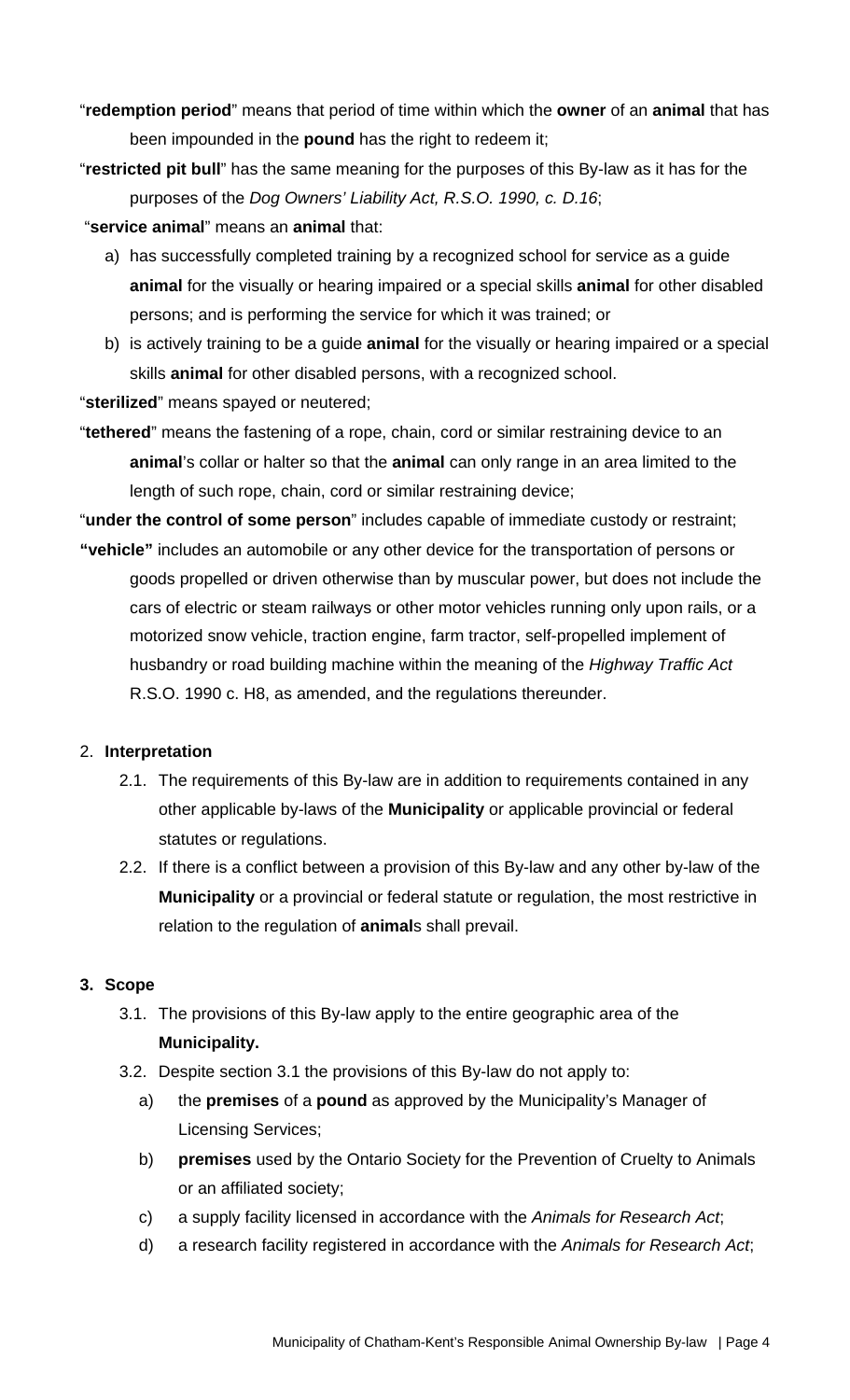- e) an **animal** hospital or clinic operated and supervised by a veterinarian who has a licence to practise veterinary medicine issued under the *Veterinarians Act*;
- f) a university or college;
- g) **livestock**, except where **livestock** is **at large** as set out in sections 7.1 and 7.3;
- h) a horse boarded or trained as part or all of an agricultural use on **premises** zoned under the **Municipality**'s zoning by-law permitting such use, except where a horse is **at large** as set out in sections 7.1 and 7.3;
- i) **bees**;
- j) **fish**;
- k) any display held by an agricultural or horticultural organization;
- l) a temporary public display of **animal**s including a circus, carnival or classroom display;
- m) Greenview Aviaries Park & Zoo located at 12752 Talbot Trail, Morpeth.

# **4. Licensing of Dogs**

- 4.1. No person shall own a **dog** without a current, valid licence for the **dog**.
- 4.2. The **owner** of a **dog** applying for a licence shall submit to the **Poundkeeper** a properly completed application together with the applicable licence fee. The application shall include the following:
	- a) the name, address and telephone number of the **owner**;
	- b) the name, colour and sex of the **dog**;
	- c) the breed of the **dog**;
	- d) the address of the **premises** where the **dog** is to be **kept** in the **Municipality**;
	- e) the date of the **dog**'s most recent rabies vaccination;
	- f) if applicable, the details of the **dog**'s **microchip** identification;
	- g) if the **dog** is a **pit bull**, proof satisfactory to the **Poundkeeper** that it is a **restricted pit bull**; and
	- h) such additional information as may be required by the **Poundkeeper**.
- 4.3. Every **owner** of a **dog** shall notify the **Poundkeeper** immediately of any change in:
	- a) the name, address or telephone number of the **dog**;
	- b) the address of the **premises** where the **dog** is to be **kept** in the **Municipality**;
	- c) the **ownership** of the **dog**.
- 4.4. A licence issued under this By-law shall expire on December 31<sup>st</sup> of each year.
- 4.5. No licence issued under this By-law shall be valid unless the applicable licence fee has been paid in full.
- 4.6. Every person who owns a licensed **dog** shall ensure that they renew the licence on or before March 31<sup>st</sup> of each year.
- 4.7. In the event the **owner** of a licensed **dog** fails to renew the licence before March 31<sup>st</sup>, they shall pay, in addition to the applicable licence fee, the applicable late payment fee, as set out in the **Municipality**'s User Fee By-law.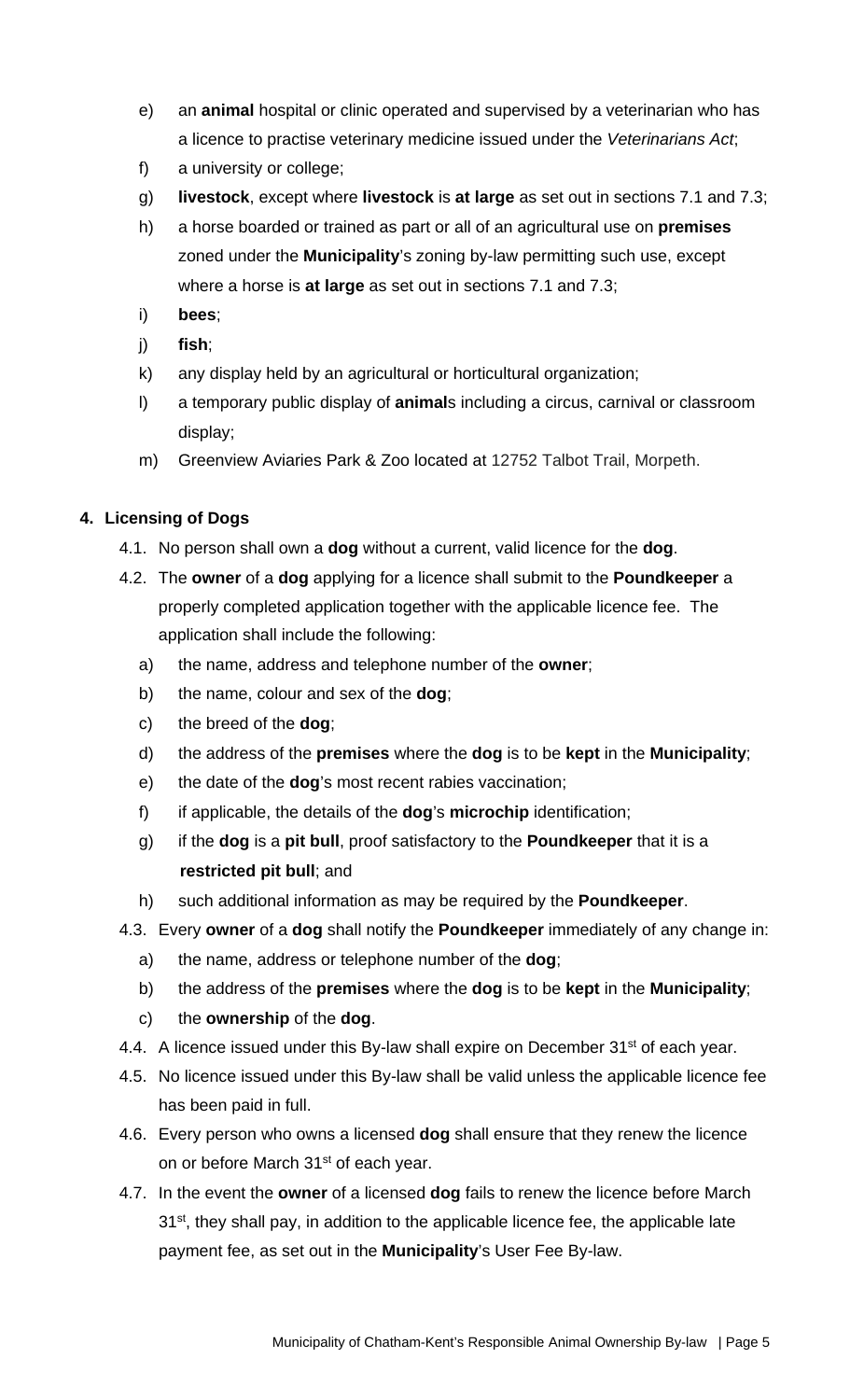- 4.8. Despite any other provision under this By-law, no owner, upon providing proof satisfactory to the **Poundkeeper**, shall pay a fee for a licence issued for a **dog** that is a **police animal** or a **service animal**.
- 4.9. Despite section 4.1 no licence shall be required under this By-law for:
	- a) a **dog** which is under the age of 16 weeks; or
	- b) a **dog** which is temporarily **kept** at a **kennel**, if the **dog**, when not being kept at the **kennel**, is kept at **premises** located outside of the **Municipality**.
- 4.10. Where a licence is issued under this By-law, the **owner** of the **dog** shall be given a licence number and an identification tag.
- 4.11. Every **owner** shall ensure that the identification tag corresponding to the licence issued for their **dog** is attached to the **dog** at all times.
- 4.12. Despite section 4.11 the identification tag is not required to be attached to a **dog**  that is being lawfully used for hunting.
- 4.13. No person shall attach an identification tag to a **dog** for which the corresponding licence was not issued.
- 4.14. Every **owner** of a **dog** shall ensure that a lost identification tag is replaced immediately.
- 4.15. The **owner** of a **dog** applying for a replacement identification tag shall submit to the **Poundkeeper** a properly completed application together with the applicable fee. The application shall include proof satisfactory to the **Poundkeeper** that a current, valid licence has been issued for the **dog**.
- 4.16. The **Poundkeeper** may revoke any licence issued in error.

### **5. Number of Animals**

- 5.1. No person shall **keep** or permit to be kept on any one **premise** owned or occupied by them more than three **dog**s.
- 5.2. No person shall **keep** or permit to be kept on any one **premise** owned or occupied by them more than five **cats**.
- 5.3. Despite section 5.1, a person may **keep** a **dog** following the birth of the **animal** until the age of 16 weeks.
- 5.4. Despite section 5.2, a person may **keep** more than 10 **cats** on **premises** zoned agricultural under the **Municipality**'s zoning by-law permitting such use.
- 5.5. Despite section 5.1 and 5.2, a **Pet Store** may **keep** more than three **dog**s and more than 10 **cats.**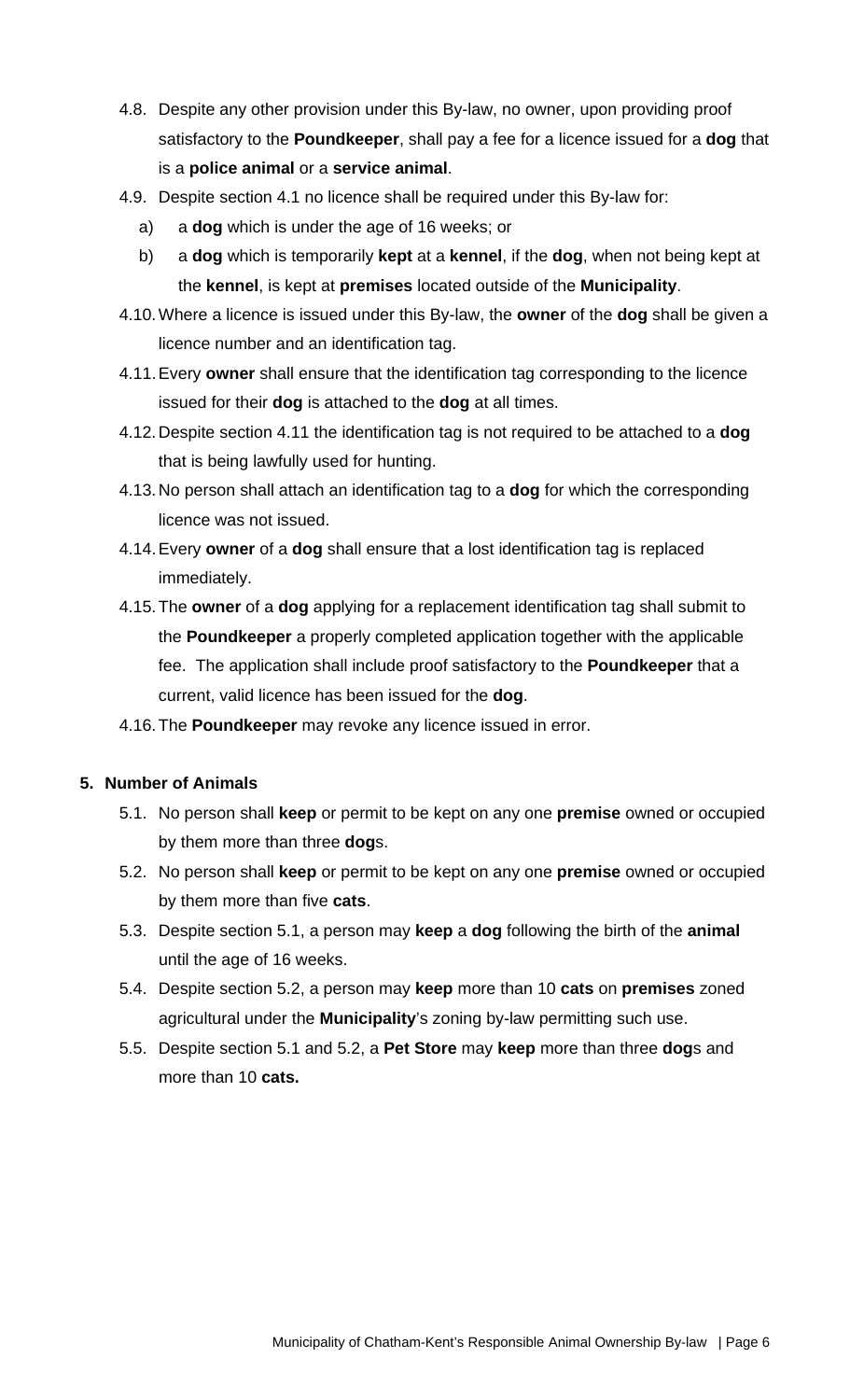### **6. Kennels**

- 6.1. No person shall **keep** a **dog kennel** without a licence.
- 6.2. Every **owner** of a **kennel** shall pay to the **Municipality** a **kennel** licence fee as set out in the **Municipality**'s User Fee By-law for each year or any portion thereof as may be established annually.
- 6.3. Every **kennel** shall be kept in a clean and sanitary condition and free of refuse of any kind at all times so as to prevent the arising of odors therefrom, and shall be kept free of flies or vermin at all times.
- 6.4. Where a **kennel** referred to in Section 6.2 of this By-law has acquired legal nonconforming status, as determined by the **Municipality'**s Chief Building Official, such use for the boarding of **dog**s may continue without limitation as to the number of **dog**s boarded and not subject to the provisions of section 6.5 until such use is discontinued by the present **owner**.
- 6.5. Save as provided in Section 6.4 of this By-law, no **kennel** may be established except where it is permitted under the **Municipality**'s zoning by-law.
- 6.6. No **kennel** with an outside area of confinement for **dog**s shall be constructed or located within 10 metres of any building used for human habitation on any adjacent lot, and no outside area of confinement for **dog**s shall be constructed or located within three metres of any property boundary line.
- 6.7. All **kennel**s may be subject to inspection by an **Officer** for the **Municipality** if it is warranted and where, in his/her opinion, a **kennel** deviates from the minimum standards established by the **Poundkeeper** from time to time and published on the municipal website, the **Poundkeeper** of the **Municipality** shall be at liberty to revoke the licence herein granted until such time as the **Poundkeeper** is notified by the **Officer** that the **kennel** complies with these standards. The **owner** of the **kennel** shall have a right to appeal to the By-law Appeal Committee, in accordance with the process provided for under By-law #22-2015 of the **Municipality** of Chatham-Kent, or successor by-laws**.**
- 6.8. Every **owner** of a **kennel** shall keep their own tags on each **dog** bearing the **kennel** licence number unless the **dog** already has an existing valid municipal dog tag or has permanent identification by tattoo or microchip.

# **7. Animals at Large, Animal Keeping Standards etc.**

- 7.1. For the purposes of section 7.3 "**animal**" includes **livestock**;
- 7.2. For the purposes of section 7.3 "**premises**" does not include any part of:
	- a) non-residential or residential **premises** that serve as common areas for occupiers or owners; or
	- b) non-residential **premises** that are open to the public.
- 7.3. No **owner** of a **dog** or other **animal,** other than a **cat,** shall permit the **animal** to be **at large**, except when the **animal** is: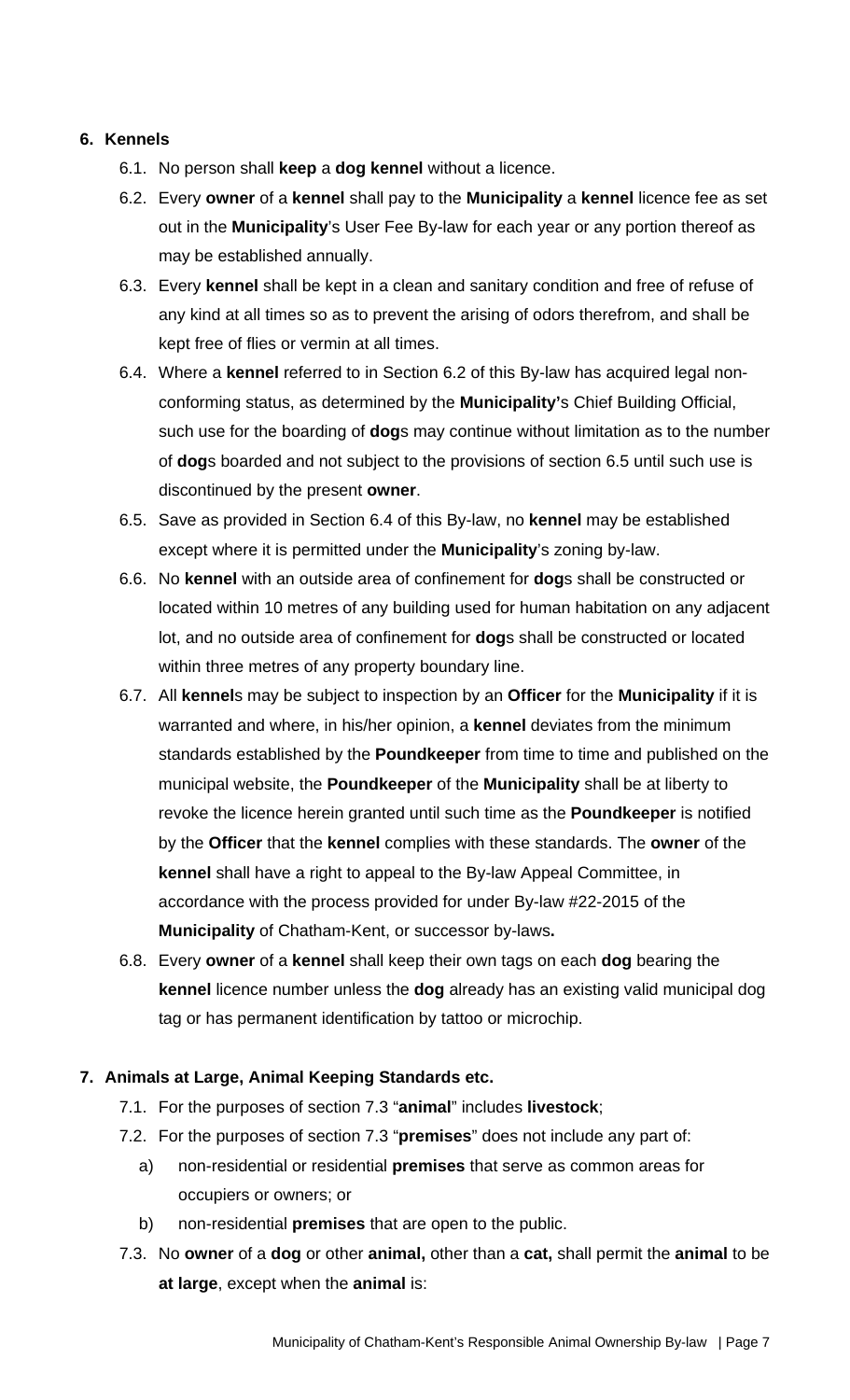- a) on **premises** owned or occupied by the **owner**; or
- b) on **premises** owned or occupied by a person who has given prior consent.
- 7.4. Despite section 7.3 a **dog**, except a **restricted pit bull** or a **dog** designated as potentially dangerous or dangerous, may be unleashed if:
	- a) the **dog** is under the control of the **owner** or a competent person on the **owner**'s behalf and both the **dog** and the person are within a municipally owned Dog Off Leash Recreation Area as signed accordingly; and
	- b) the **owner** or the competent person on the **owner**'s behalf complies with the **Municipality**'s Dog Off Leash Recreation Area Rules and Regulations, as amended or replaced from time to time and posted on the municipal web-site and in the designated parks.
- 7.5. Despite section 7.3 a **dog**, except a **restricted pit bull** or a **dog** designated as potentially dangerous or dangerous, is deemed not to be **at large** if it is lawfully being used for hunting;
- 7.6. No **owner** of a **dog** shall permit the **dog** to be outdoors on **premises** as described under subsections 7.3 a) and 7.3 b) except where the **dog** is:
	- a) contained in an enclosure or fenced area, including an area enclosed by electronic fencing known as invisible fencing;
	- b) restrained by a **tether**; or
	- c) **under the control of some person**, sufficient to prevent the **dog** from leaving the **premises**.
- 7.7. Despite section 7.6 a **dog** may be outdoors on **premises** zoned agricultural under the **Municipality**'s zoning by-law or on **premises** 0.5 hectare (1.2 acre) or more in area if the **dog** is sufficiently trained so as to remain on the **premises**.
- 7.8. No **owner** of a **dog** shall permit the **dog** to:
	- a) behave in a manner that poses a menace to the safety of a person or domestic **animal**; or
	- b) to **bite** or attack a person or domestic **animal**.
- 7.9. No **owner** of a **dog** shall **keep** the **dog** from dusk to dawn on **premises** that are not used primarily for residential purposes unless clearly visible signs are posted sufficient to give notice of the **dog** to persons entering the **premises**.
- 7.10. Every **owner** of an **animal** shall ensure that the place where the **animal** is **kept** is such that:
	- a) the **animal** may extend its legs, wings or body to their full natural extent;
	- b) the **animal** may stand, sit or perch, or the place is otherwise adequate for the needs of the **animal**;
	- c) the **animal** may be readily observed, unless the natural habits of the **animal** require otherwise; and
	- d) the place is in a clean and sanitary condition.
- 7.11. In addition to complying with section 7.10 every **owner** of an **animal** shall ensure that any structure located in a yard where the **animal** is **kept** is: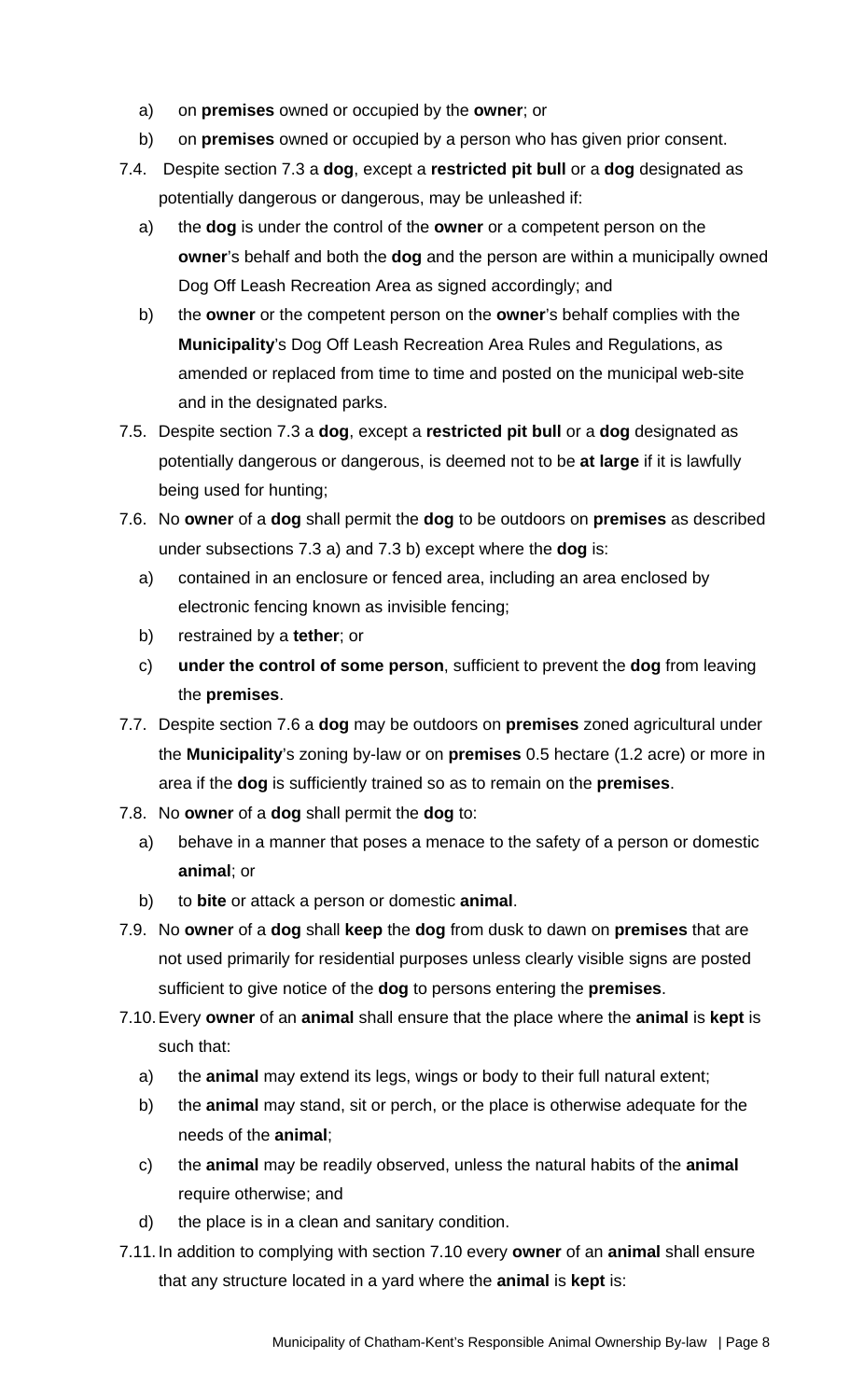- a) in the rear yard;
- b) located not less than 1 metre from the boundary line between the **owner**'s **premises** and any abutting **premises**;
- c) soundly constructed of hard, durable materials;
- d) impervious to water;
- e) constructed of materials that may be readily sanitized;
- f) maintained in a good state of repair free from cracks, holes, rust and other damage; and
- g) kept in a way that minimizes as nearly as practicable the transfer of pathogenic agents; and
- h) adequately ventilated for the health and comfort of the **animal** enclosed.

# **8. Removal of Excrement by Dog**

8.1. Every **owner** of a **dog** shall remove forthwith and sanitarily dispose of excrement left by the **dog** anywhere in the **Municipality**.

# **9. Tethers**

- 9.1. No person shall **keep** an **animal** on a **tether** unless:
	- a) The **tether** is of appropriate length for the species **tethered**;
	- b) The **animal** has unrestricted movement within the range of such **tether**;
	- c) The **animal** is not **tethered** for longer than nine hours in a 24 hour period;
	- d) The **animal** has access to water, food and shelter while **tethered**; and
	- e) The **animal** cannot injure itself as a result of the tethering
	- f) In the case of **dog**s, the **tether** is a minimum of three metres in length, provided the **tether** does not permit the **dog** to go beyond the limits of the **dog** owner's property
	- g) The **animal** is not **tethered** where a **choke collar**, a **choke chain** or a **prong collar** forms part of the **tether** or a rope, chain, cord or similar restraining device is tied directly around an **animal**'s neck.

# **10. Responsibilities of Animal Owners and the Public**

- 10.1. No person shall:
	- a) tease, torment, annoy, or abuse any **animal**; or
	- b) untie, loosen or otherwise free any **animal** which is not in distress unless such person has the authorization of the **owner**.

### **11. Extreme Weather**

11.1. No person shall allow an **animal** to remain outdoors during **extreme weather**, except for brief walks or brief periods of exercise, unless the **animal** has access to an **animal** enclosure that will adequately protect the **animal** from the elements.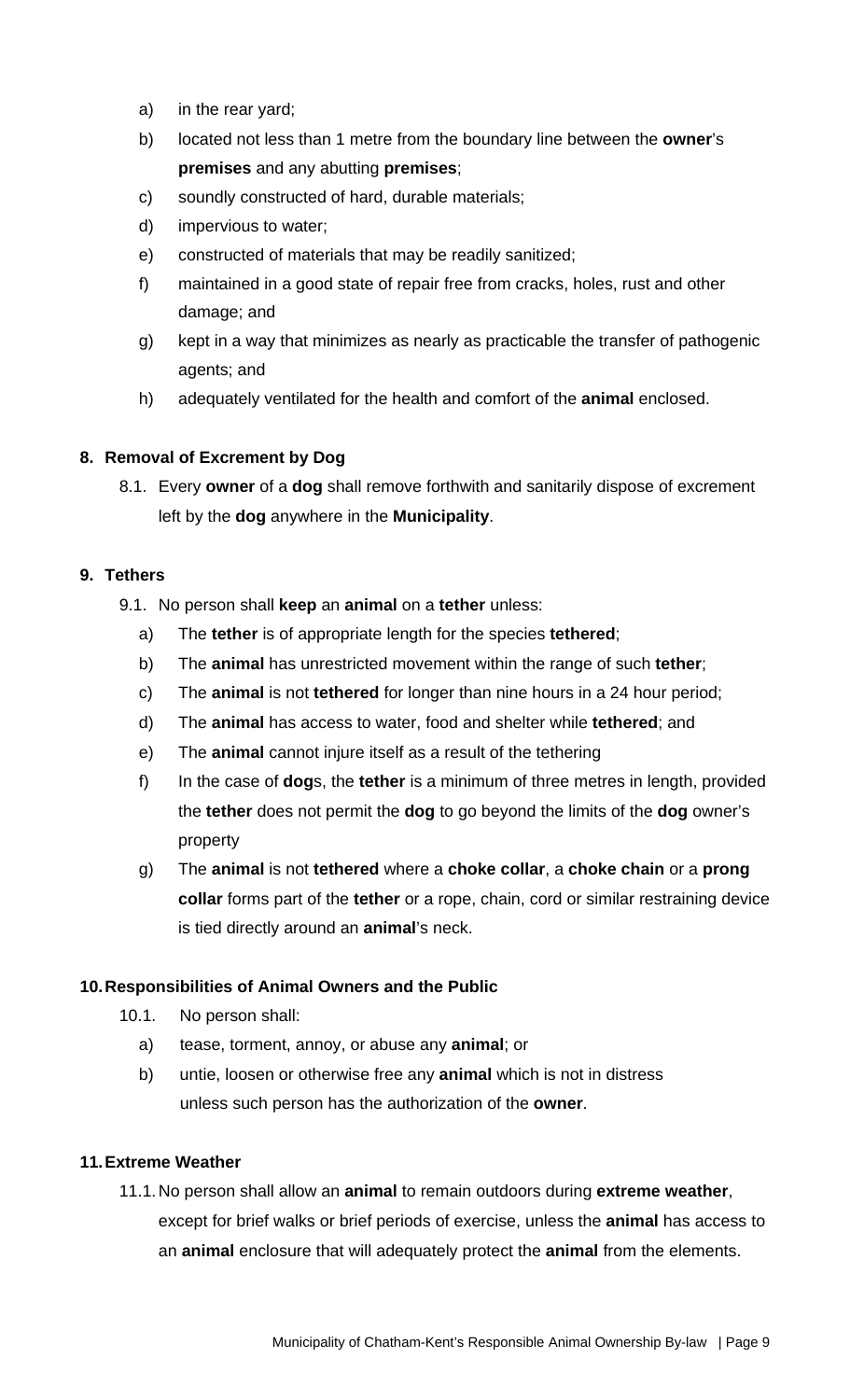# **12. Abandonment or Disposal of Animals and/or Litters of Animals**

12.1. No person shall **abandon** or **dispose** of a live **animal** and/or litters of live **animals** on any private and other property, including public property, within the **Municipality** without the written permission of the **property owner**.

### 12.2. **Reporting the Abandonment or Disposal of Animals and/or Litters of Animals**

- a) The prohibited **abandon**ment or **dispos**al of live **animal**s and/or **litters of animals** should be reported to the **Poundkeeper** during regular business hours;
- b) Information to be reported to the **Poundkeeper** by the **property owner** should include, at a minimum, the following:
	- i. Date and time of the **abandon**ment or disposal;
	- ii. The licence plate number of the **vehicle** responsible for **abandon**ing or **dispos**ing of the live **animal**(s) and/or **litters of animals**; and
	- iii. A description of the **vehicle** responsible for **abandon**ing or **dispos**ing of the live **animal**(s) and/or **litters of animals**, which may include information on the make, model or colour of the **vehicle**.

#### **13. Animals in Vehicles**

- 13.1. The **owner** of an **animal** shall not leave an **animal** unattended in a motor **vehicle** if the weather conditions are not suitable for containment of an **animal**.
- 13.2. An **Officer** who has reasonable grounds to believe that an **animal** left unattended in a motor **vehicle** is in imminent physical danger may take steps to remove the **animal** from the **vehicle.** The **Officer**, the **Municipality** or Chatham-Kent Police Service Board shall not be held liable for any resulting damages, loss or claims arising therefrom.

### **14. Designating Dogs as Potentially Dangerous or Dangerous**

- 14.1. Where an **Officer** is satisfied that, in the absence of any **mitigating factor**, a **dog** has approached a person or domestic **animal** in a menacing fashion or apparent attitude of attack, including, but not limited to, behaviour such as growling or snarling, the **Officer** may issue a designation in writing to the **owner** designating the **dog** as potentially dangerous.
- 14.2. Where an **Officer** is satisfied that a **dog**:
	- a) has, in the absence of any **mitigating factor**, attacked, **bitten** or caused injury to a person or has demonstrated a propensity, tendency or disposition to do so;
	- b) has, in the absence of a **mitigating factor**, significantly injured or killed a domestic **animal**; or
	- c) having been previously designated as potentially dangerous, is **kept** or permitted to be **kept** in violation of the requirements for a potentially dangerous **dog**,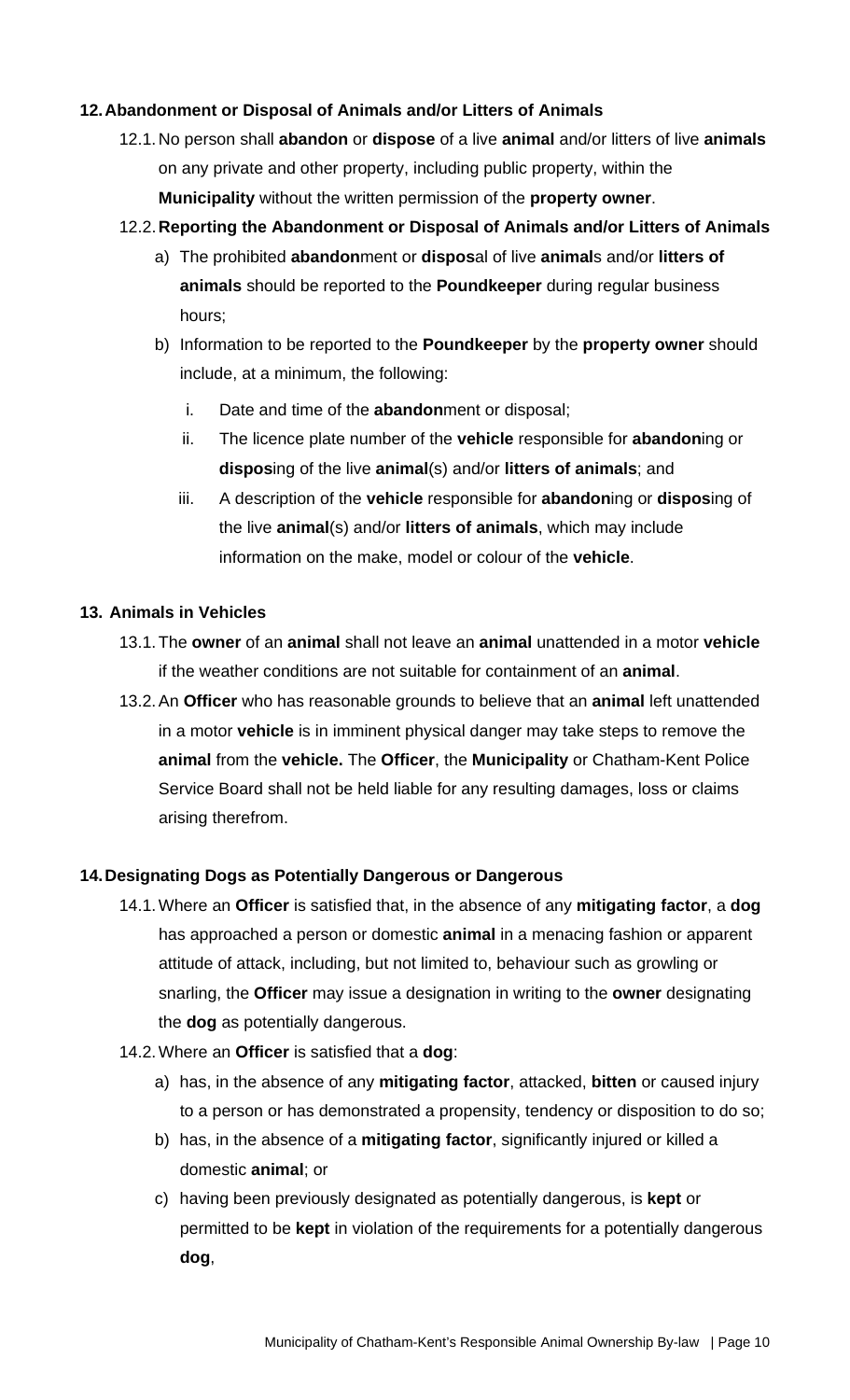the **Officer** may issue a designation in writing to the **owner** designating the **dog** as dangerous.

- 14.3. No **owner** of a **dog** designated as potentially dangerous or dangerous shall transfer **ownership** of the **dog** without first having obtained the written consent of the **Poundkeeper**. In granting or refusing consent, the **Poundkeeper** shall consider the likelihood that all the applicable provisions of this By-law and the *Dog Owners' Liability Act*, including any orders under that Act, will be met.
- 14.4. In addition to complying with all of the applicable provisions of this By-law, every **owner** of a **dog** designated as dangerous shall ensure that:
	- a) the dangerous **dog** licence fee be paid as set out in the **Municipality**'s User Fee By-law;
	- b) the **dog** is implanted with a **microchip**; and
	- c) the **dog** is **sterilized** before reaching the age of six months or within 30 days of being designated.
	- d) when not on **premises** owned or occupied by the **owner**, the **dog** is equipped with a **muzzle** and secured with a leash not exceeding one metre in length in accordance with the following:
		- i. a **muzzle** shall be securely placed over the mouth of the **dog** at all times so that the **dog** cannot **bite** any person or domestic **animal**;
		- ii. a collar or harness shall be securely placed on the **dog** at all times so that the **dog** cannot detach the collar or harness;
		- iii. a leash shall be securely attached to a collar or harness at all times so that the **dog** cannot detach the leash from the collar or harness; and
		- iv. the **dog** shall be **under the control of some person** by means of the leash at all times; and
	- e) when the **dog** is on **premises** owned or occupied by the **owner,** the **dog** is:
		- i. securely contained indoors; or
		- ii. (1) where a **dog** designated as potentially dangerous is outdoors, contained in an enclosure or fenced area or restrained by a chain or other restraint sufficient to prevent the **dog** from leaving the **premises**; and (2) where a **dog** designated as dangerous is outdoors, contained in a sixsided pen which includes a top and bottom and which is located at least 2 metres from any property line or in a yard enclosed by a fence that is at least 2 metres in height, is securely locked and is constructed so as to prevent the **dog** from leaving the yard.
	- f) a policy of liability insurance in the amount of at least one million dollars, covering the twelve-month period during which licensing is sought, for injuries caused by the **owner**'s dangerous **dog,** is maintained. The **owner** shall annually provide the **Poundkeeper** with a certificate of insurance evidencing the liability insurance required under this section. This policy shall provide for the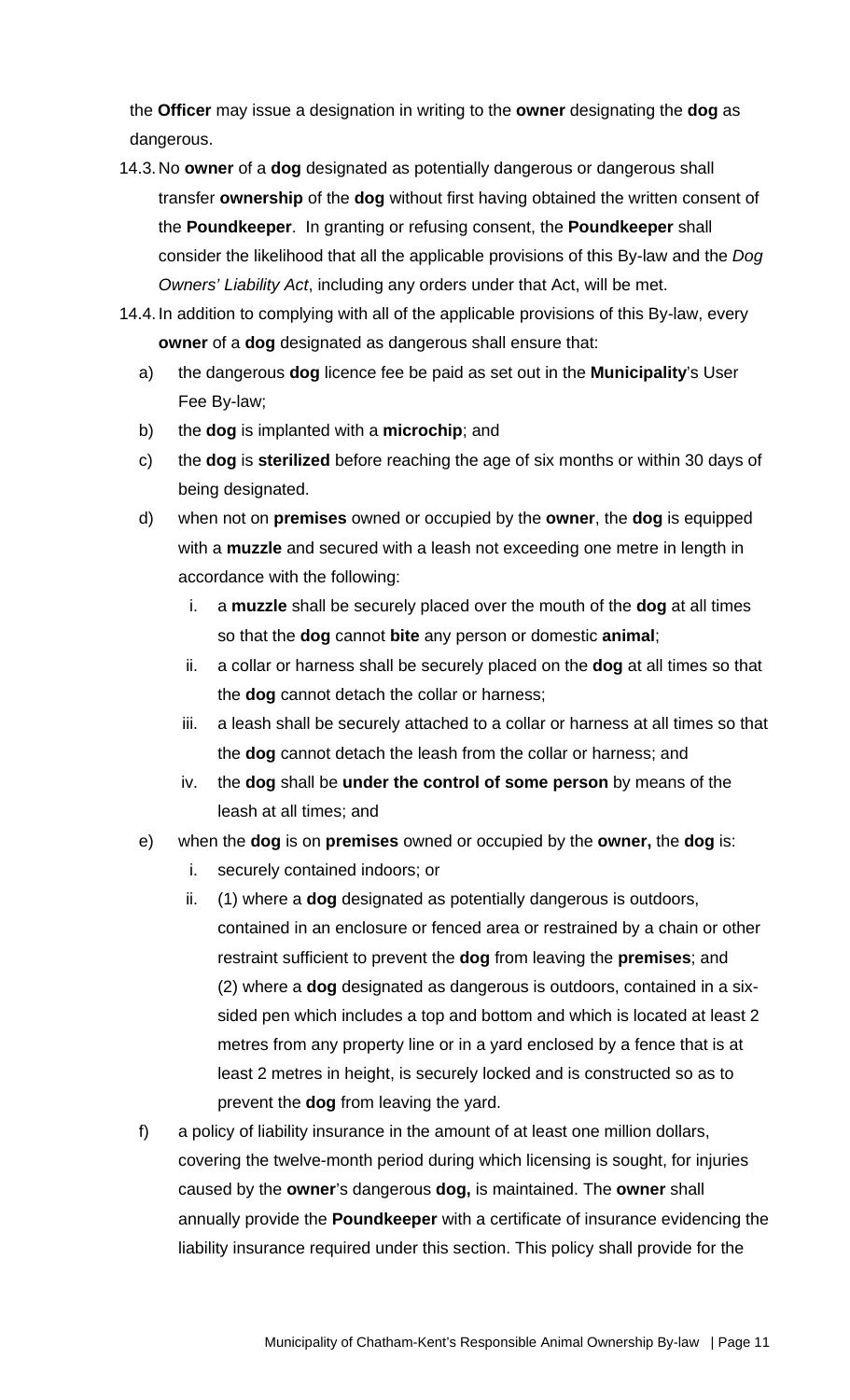**Municipality** being notified by the insurance company of any cancellation, termination or expiration of the policy.

- 14.5. The **Poundkeeper** or **Officer** may impose any one or more of the conditions under subsection 14.4 in relation to a potentially dangerous **dog.**
- 14.6. Every **owner** of a **dog** designated as potentially dangerous or dangerous shall:
	- a) provide proof, on demand, satisfactory to an **Officer**, that the **dog** has been implanted with a **microchip** or **sterilized** or both;
	- b) post in a conspicuous place at the entrance to the **owner**'s **premises** a clearly visible sign warning of the presence of a potentially dangerous or dangerous **dog**; and
	- c) provide proof of current rabies vaccination to an **Officer**.
- 14.7. The **owner** of a **dog** which has been designated as potentially dangerous or dangerous and who wishes to appeal the order or decision may request a hearing by the By-law Appeal Committee, in accordance with the process provided for under By-law #22-2015 of the **Municipality** of Chatham-Kent, or successor bylaws.
- 14.8. Despite subsections 14.4 b) and 14.4 c) the **owner** of a **dog** who has requested a hearing in compliance with the Rules and Procedures of the By-law Appeal Committee shall not be required to have their **dog** implanted with a **microchip** or **sterilized** until 30 days after a decision of the Committee confirming these requirements.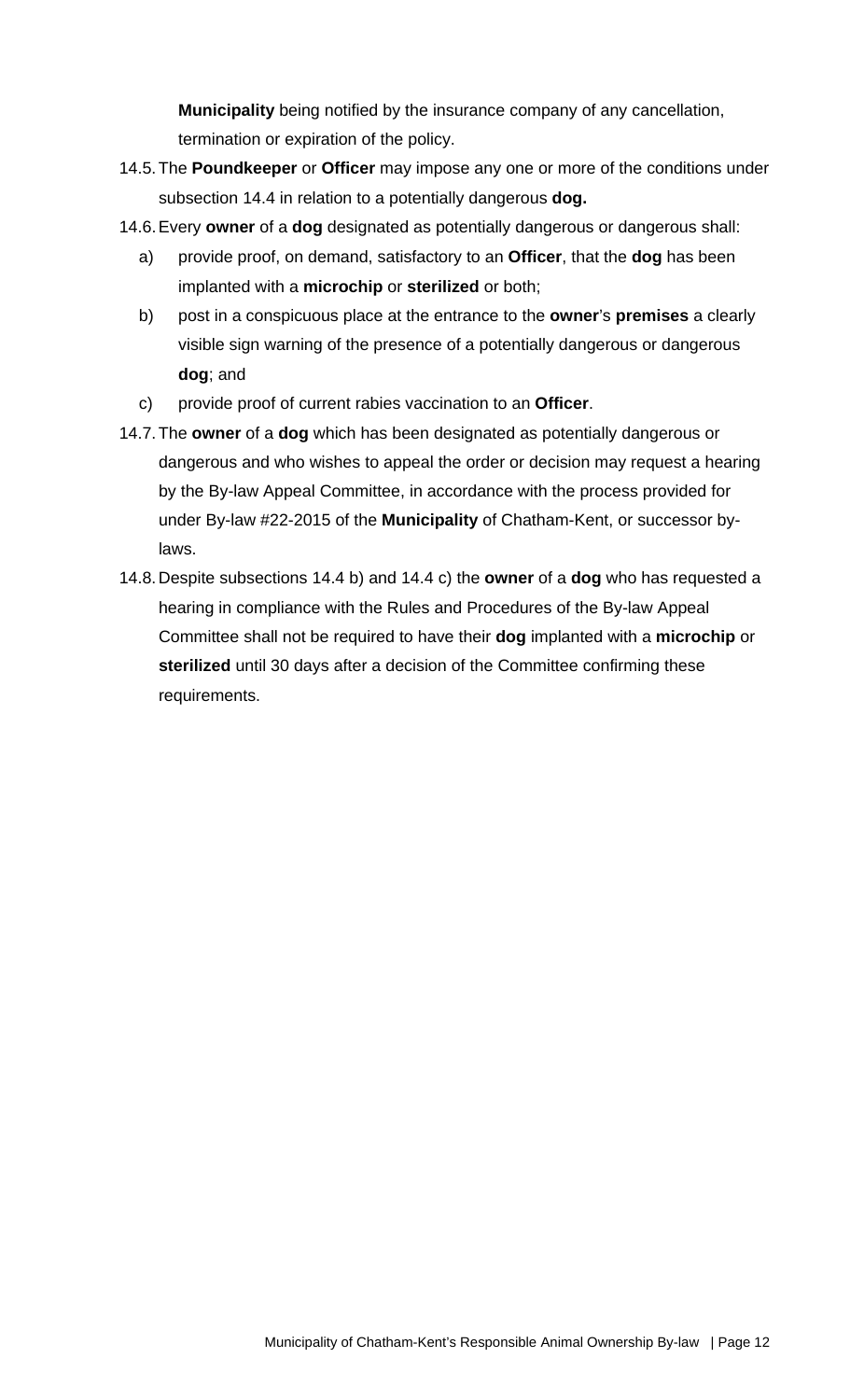#### **15. Prohibited Animals**

- 15.1. No person shall **keep animals** belonging to the following orders or genus:
	- **Anseriformes** (e.g. ducks, geese, swans and screamers), except located on **premises** zoned agricultural under the **Municipality**'s zoning by-law permitting such use;
	- **Artiodactyla** (e.g. cattle, goats, sheep, pigs, deer, elk, alpacas, llamas and North American Bison), except located on **premises** zoned agricultural under the **Municipality**'s zoning by-law permitting such use;
	- **Carnivora** (e.g. otters, wolves, bears, coyotes, foxes, tigers, leopards, cougars, lions, lynx, mink, skunks, weasels, badgers, mongooses and racoons), except **dog**s, **cat**s and ferrets and except minks located on **premises** zoned agricultural under the **Municipality**'s zoning by-law permitting such use;

**Chiroptera** (e.g. bats, myotis and flying foxes);

**Crocodylia** (e.g. alligators, crocodiles, gavials and caimans);

- **Galliformes** (e.g. pheasants, grouse, guinea fowls, quail, turkeys, chickens and peafowls); except button quail or except Galliformes located on **premises**  zoned agricultural under the **Municipality**'s zoning by-law permitting such use;
- **Lagomorpha** (e.g. hares and pikas), except domestic rabbits and except hares located on **premises** zoned agricultural under the **Municipality**'s zoning by-law permitting such use;

**Marsupialia** (e.g. koalas, kangaroos, opossums and wallabies) except sugar gliders; **Macrochelys** (e.g alligator snapping turtle);

- **Perissodactyla** (e.g. horses, donkeys, jackasses, mules, zebras, ponies, rhinoceros), except horses, donkeys, jackasses, mules, and ponies located on **premises**  zoned agricultural under the **Municipality**'s zoning by-law permitting such use;
- **Pholidota** (e.g. pangolia);

**Primates** (e.g. chimpanzees, gorillas, monkeys and lemurs);

**Proboscidea** (e.g. elephants);

- **Raptors** (e.g. eagles, hawks, falcons and owls), except as permitted under a provincial falconry licence;
- **Rodentia** (e.g. porcupines, prairie dogs, nutria and chinchillas) except rodents which do not exceed 1,500 grams (3 lb) and are derived from self-sustaining captive populations;

**Squamata** (e.g. lizards and snakes) except:

- a) snakes where neither the female nor the male of species exceeds or will exceed three (3) metres in length from nose to tip of tail before or at maturity; and
- b) lizards (not including Iguana iguana) where neither the female nor the male of the species exceeds or will exceed two(2) metre in length from nose to tip of tail before or at maturity;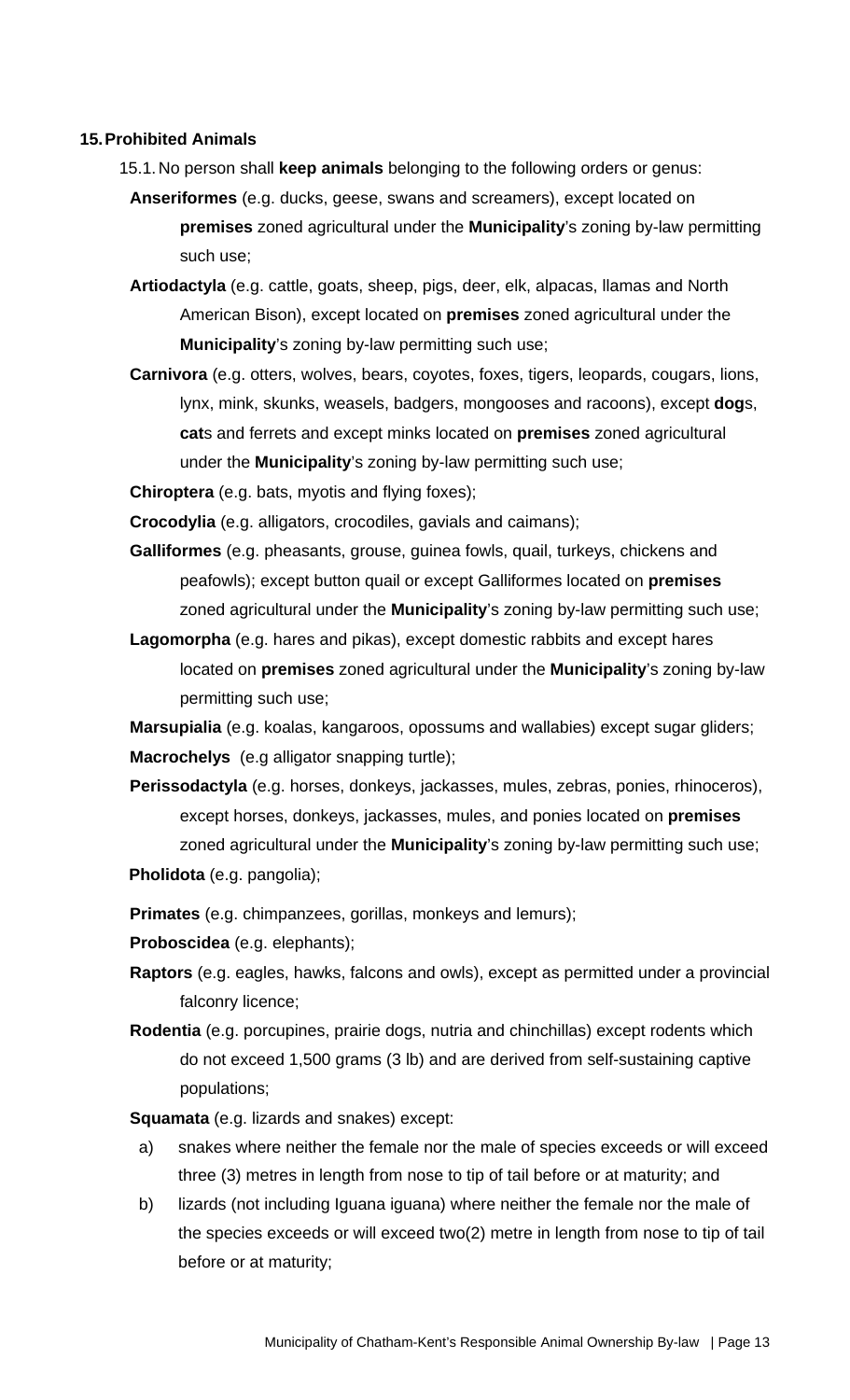- **Struthioniformes** (e.g. ostriches, rheas, cassowaries, emus and kiwis), except ostriches, emus or kiwis located on **premises** zoned agricultural under the **Municipality**'s zoning by-law permitting such use;
- **Tubulidentata** (e.g. aardvark); or

**Xenarthra** (e.g. anteaters, tree sloths, and armadillos).

- 15.2. No person shall **keep** or permit to be **kept** an **animal** that produces any poison, venom or toxin while in captivity that may cause harm to human health.
- 15.3. Despite sections 15.1 and 15.2 a provincially authorized wildlife custodian may **keep** an **animal** prohibited under this By-law in accordance with the authorization.
- 15.4. No person shall **keep** or permit to be **kept** any insect, spider or squamata permitted under this By-law except in an escape-proof enclosure.
- 15.5. No person shall **keep** or permit to be **kept** any lagomorph, marsupial or rodent permitted under this By-law except in a suitable enclosure.
- 15.6. No person shall have a **squamata** (e.g. lizards and snakes) in a public place or on public property.
- 15.7. Notwithstanding this section 15, a person is permitted to **keep** an **animal** which is prohibited under this section if it is a "service animal" as defined under O.Reg 429/07 of the *Accessibility for Ontarians with Disabilities Act, 2005.*

#### **16. Impounding Animals**

- 16.1. The **Poundkeeper** or an **Officer** may seize any **animal** found **at large** and deliver it to the **pound**.
- 16.2. An **animal** seized under section 16.1 shall be considered impounded at the time and place it is seized by the **Poundkeeper** or an **Officer**.
- 16.3. The **Poundkeeper** may impound, at the **pound**, any **dog** or **cat** delivered to the **pound** by the **Poundkeepe**r, an **Officer** or its **owner**.
- 16.4. The **Poundkeeper** may impound, at any enclosed place, any **animal** other than a **dog** or **cat** delivered to the **pound** by the **Poundkeeper**, an **Officer** or its **owner**.

### **Dog**s **and Cat**s

- 16.5. The **Poundkeeper** shall **keep** any impounded **dog** or **cat** for a **redemption period**  of three days, excluding:
	- a) the day on which the **dog** or **cat** is impounded;
	- b) statutory holidays; and
	- c) days on which the **pound** is not open.
- 16.6. During the **redemption period**, the **Poundkeeper**:
	- a) may vaccinate the impounded **dog** or **cat** to provide immunization against distemper or any other contagious or infectious disease;
	- b) shall provide such veterinary care of an injured or ill impounded **dog** or **cat** as may be necessary to sustain its life.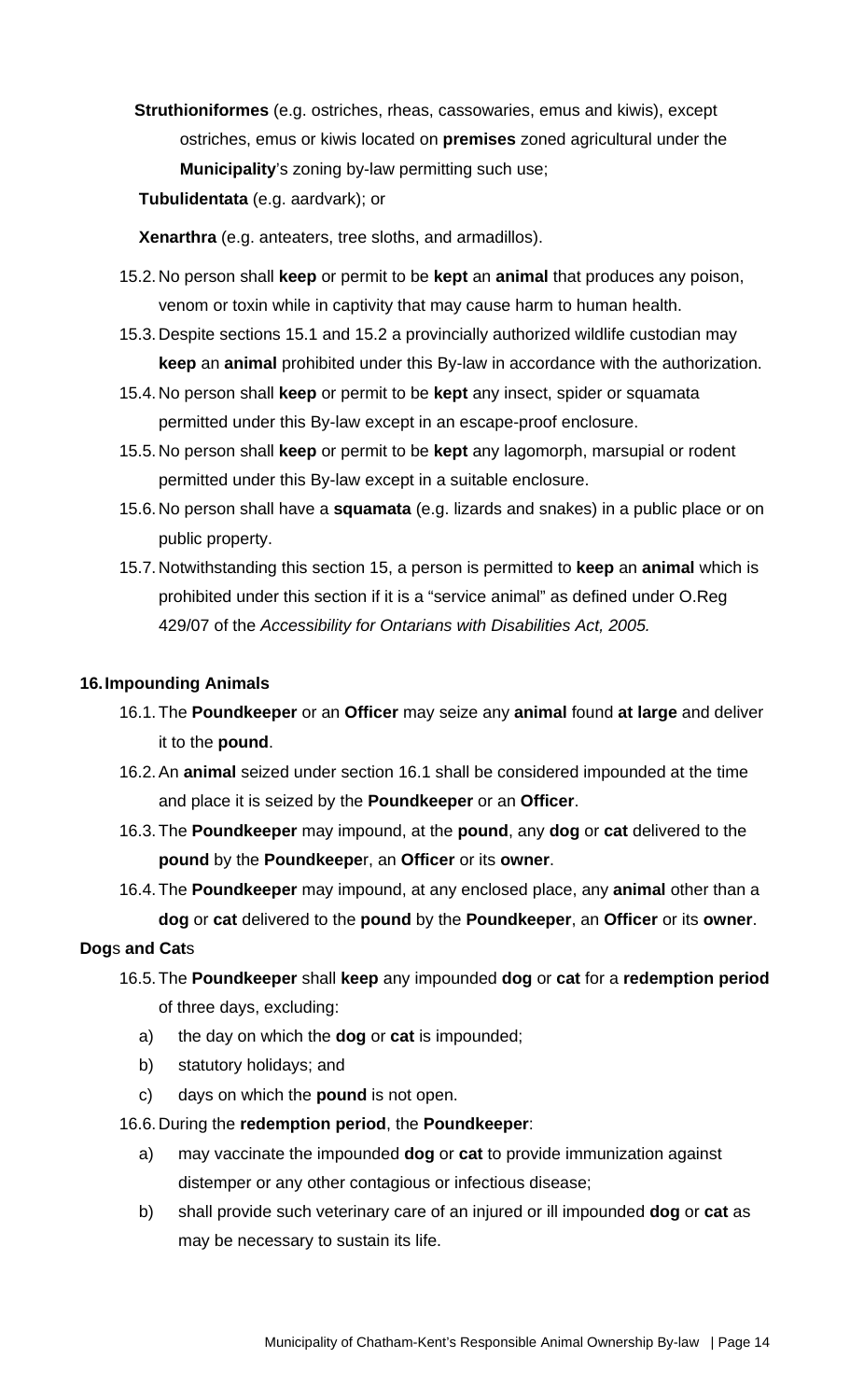- 16.7. Despite section 16.6 during the **redemption period**, the **Poundkeeper** may euthanize a **dog** or **cat** without delay where, in the opinion of the **Poundkeeper**, this is warranted for humane reasons.
- 16.8. The **Poundkeeper** shall be entitled to recover from the **owner** of the **dog** or **cat** the cost of vaccinating or providing veterinary care during the **redemption period** in addition to any other applicable fees for the redemption of the **dog** or **cat**.
- 16.9. During the **redemption period**, the **owner** of an impounded **dog** or **cat** may redeem it if the **owner**:
	- a) pays the applicable fees for redemption of the **dog** or **cat**;
	- b) provides evidence satisfactory to the **Poundkeeper** that they **own** the **dog** or **cat**;
	- c) provides evidence satisfactory to the **Poundkeeper** that the **dog** is licensed under this By-law or, if not, licensed the **dog** in accordance with this By-law; and
	- d) if an impounded **dog** is designated as potentially dangerous or dangerous, satisfies the **Poundkeeper** that they are aware of and in compliance with requirements for **keep**ing the **dog**.
- 16.10. After the expiration of the **redemption period**, the **Poundkeeper** may:
	- a) release the impounded **dog** or **cat** to its **owner** in accordance with section 16.9; or
	- **b) keep**, sell or dispose of, including euthanize, the **dog** or **cat**, subject to applicable provisions of the *Animals for Research Act*.

# **Animals other than Dogs and Cats**

- 16.11. For the purposes of sections 16.12 to 16.16 "**animal**" means an **animal** other than a **dog**, a **cat** or an **animal** that is prohibited under section 15.1 or 15.2.
- 16.12. Where an **animal** is impounded, the **Poundkeeper** shall **keep** the impounded **animal** for a **redemption period** of three days, excluding:
	- a) the day on which the **animal** is impounded;
	- b) statutory holidays; and
	- c) days on which the **pound** is not open.
- 16.13. Despite section 16.12 during the **redemption period**, the **Poundkeeper** may euthanize an **animal** without delay where, in the opinion of the **Poundkeeper**, this is warranted for humane reasons.
- 16.14. During the **redemption period**, the **Poundkeeper** may:
	- a) vaccinate the impounded **animal** to provide immunization against any contagious or infectious disease;
	- b) provide veterinary care for an injured or ill impounded **animal**;
	- c) release the impounded **animal** to its **owner**, if the **owner**:
		- i. provides evidence satisfactory to the **Poundkeeper** that they **own** the **animal**; and
		- ii. pays the applicable fees.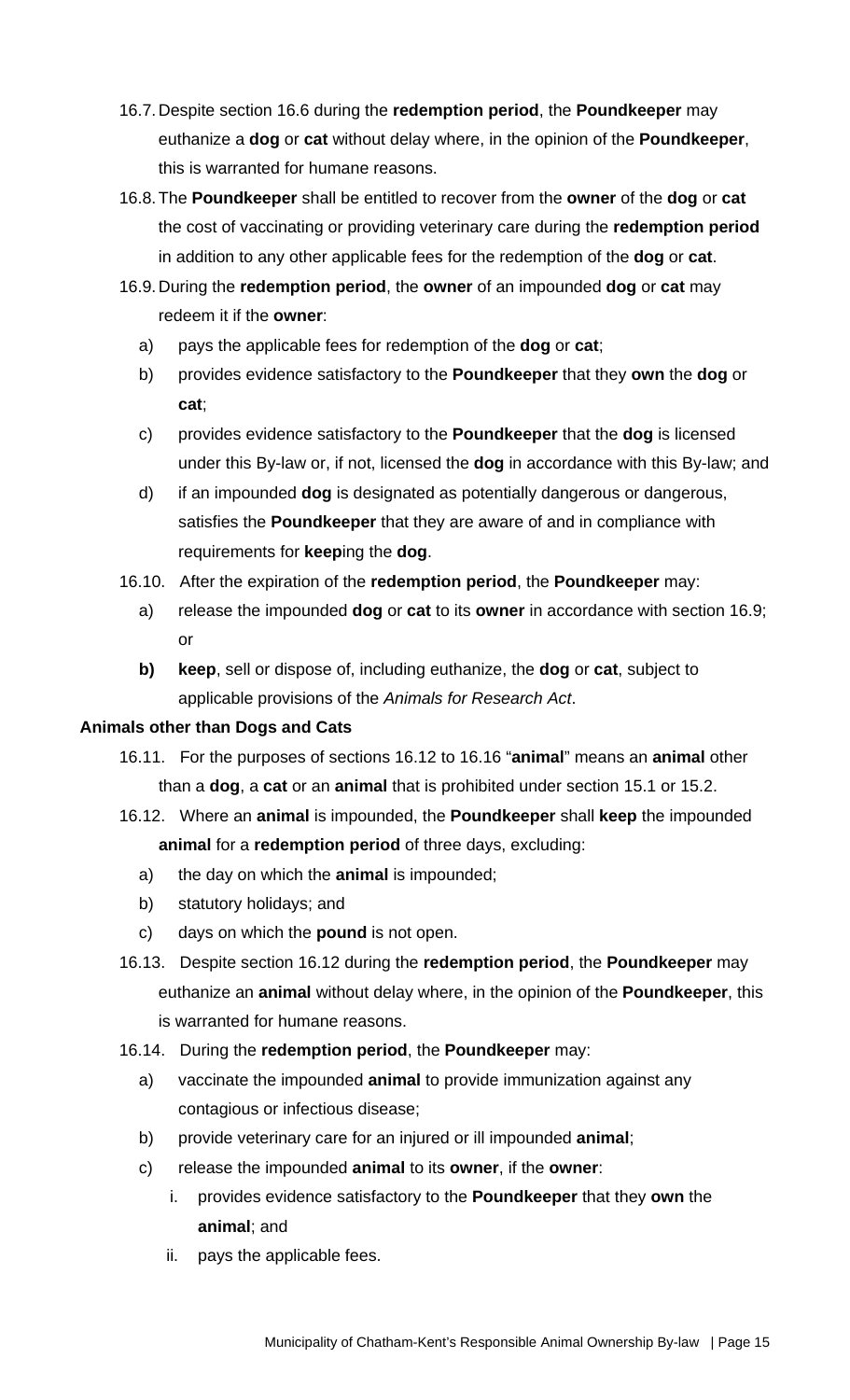- 16.15. The **Poundkeeper** shall be entitled to recover from the **owner** of the **animal** the cost of vaccinating or providing veterinary care during the **redemption period** in addition to any other applicable fees for the redemption of the **animal**.
- 16.16. After the expiration of the **redemption period**, the **Poundkeeper** may **keep**, sell or dispose of, including euthanize, the impounded **animal**.

### **Prohibited Animals**

- 16.17. Where an **animal** that is prohibited under sections 15.1 or 15.2 is impounded, the **Poundkeeper** may, at any time, **keep**, sell or dispose of, including euthanize, the impounded **animal**.
- 16.18. The **owner** of an **animal** is liable to pay the applicable fees for impounding an **animal** regardless of whether or not they claim the **animal** from the **pound**.
- 16.19. Where an **animal** cannot be seized and where the safety of persons or **animals** is endangered, the **Poundkeeper** or an **Officer** may euthanize the **animal**  immediately.
- 16.20. No compensation, damages, fees or any other amount of money on account of or by reason of the seizure, impounding, euthanizing, sale or disposal of an **animal** shall be recovered by the **owner** or paid by the **Poundkeeper** or the **Municipality**.

### **17. Administration and Enforcement**

- 17.1. The **Poundkeeper** is authorized to administer and enforce this By-law including but not limited to:
	- a) arranging for:
		- i. the assistance or work of **Municipality** staff, **Municipality** agents or the assistance of **Officers**;
		- ii. the making of designations, orders or other requirements and the imposition of conditions as authorized under this By-law;
		- iii. the obtaining of court orders or warrants as may be required; or
		- iv. the commencement of such actions on behalf of the **Municipality** to recover costs or restrain contravention of this By-law as deemed necessary; or
	- b) prescribing the format and content of any forms or other documents required under this By-law.
- 17.2. The **Poundkeeper** may assign **Officer**s to enforce this By-law and **Officer**s so assigned or appointed by **Council** to enforce this By-law shall have the authority to:
	- a) carry out inspections;
	- b) make designations, orders or other requirements and impose conditions as authorized under this By-law;
	- c) give immediate effect to any order or other requirement made under sections 17.7, 17.8 or 17.10.
- 17.3. The **Poundkeeper** may assign duties or delegate tasks under this By-law to be carried out in the **Poundkeeper**'s absence or otherwise.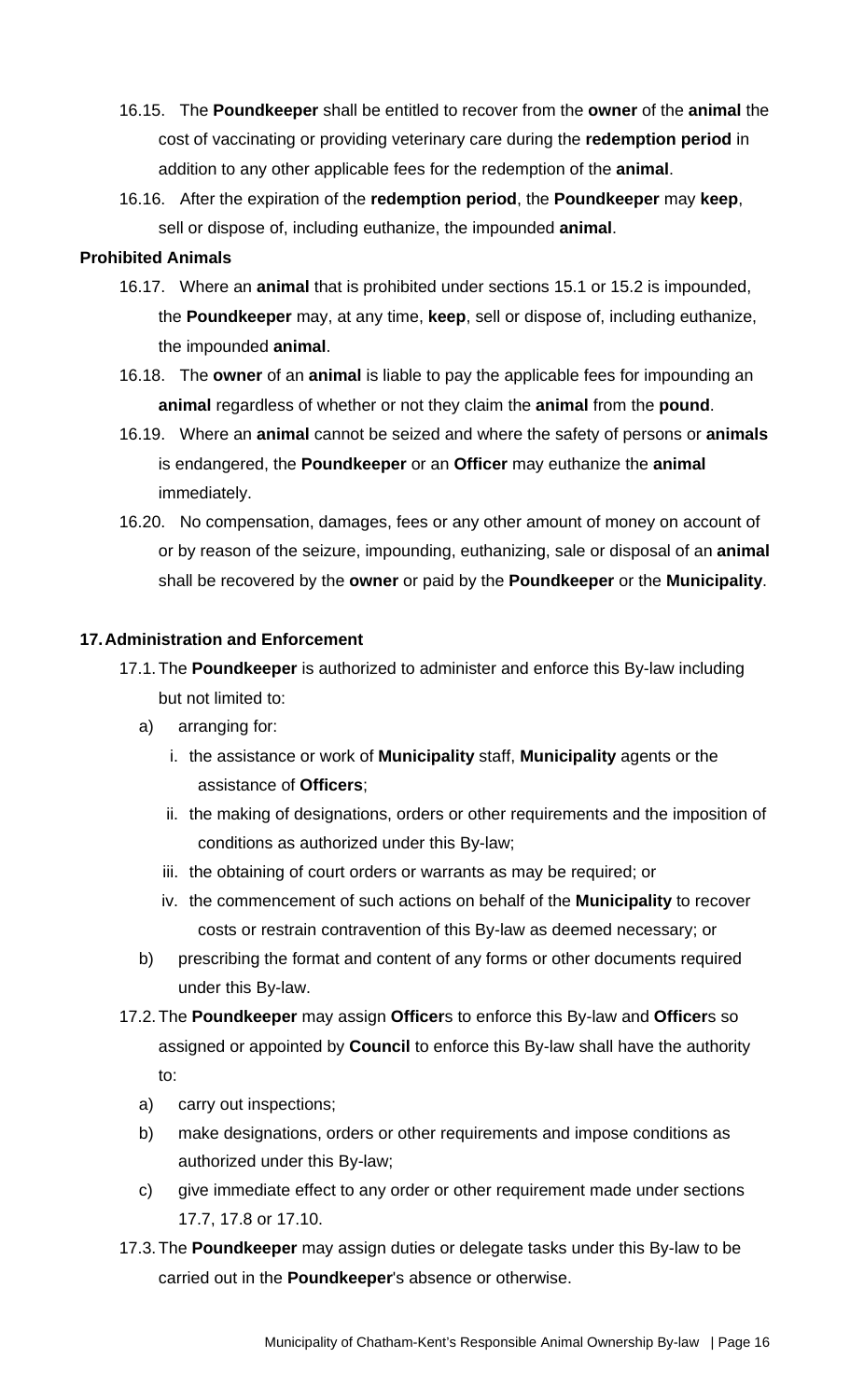- 17.4. Licence fees and other fees under this By-law, including fees for services provided by the **Poundkeeper**, shall be as set and approved by **Council** from time to time in the **Municipality**'s User Fee By-law or any successor by-law related to fees.
- 17.5. The **Poundkeeper** is authorized to:
	- a) receive **animal**s pursuant to an eviction, incarceration, fire or medical emergency, or for any other situation that the **Poundkeeper** deems appropriate;
	- b) temporarily **keep** such **animal**s for a maximum of five (5) day;
	- c) charge the **owner** the current per diem sheltering fee and all costs for required veterinary medical care, when the **animal**s are redeemed; and
	- d) at the end of the five (5) day protective care period, unless other arrangements are agreed to between the **owner** and the **Municipality,** treat such **animal**s as day-one impounded **animal**s.
- 17.6. The **Poundkeeper** or an **Officer** may enter on land at any reasonable time and in accordance with the conditions set out in sections 435 and 437 of the *Municipal Act, 2001* for the purpose of carrying out an inspection to determine whether or not the following are being complied with:
	- a) this By-law;
	- b) a designation, order or other requirement made under this By-law, including a designation of a **dog** as potentially dangerous or dangerous;
	- c) a condition of a licence issued under this By-law; or
	- d) an order made under section 431 of the *Municipal Act, 2001*.
- 17.7. The **Poundkeeper** or an **Officer**, for the purposes of the inspection under section 17.6 and in accordance with the conditions set out in section 436 of the *Municipal Act, 2001*, may:
	- a) require the production for inspection of documents or things relevant to the inspection;
	- b) inspect and remove documents or things relevant to the inspection for the purpose of making copies or extracts;
	- c) require information in writing or otherwise as required by the **Poundkeeper** or an **Officer** from any person concerning a matter related to the inspection; or
	- d) alone or in conjunction with a person possessing special or expert knowledge, make examinations or take tests, samples or photographs necessary for the purposes of the inspection.
- 17.8. The **Poundkeeper** may require an **owner** to pay any costs incurred by the **Municipality** in exercising its authority to inspect under section 17.7, including but not limited to the cost of any examination, test, sample or photograph necessary for the purposes of the inspection.
- 17.9. The **Poundkeeper** or an **Officer** may undertake an inspection pursuant to an order issued by a provincial Judge or Justice of the Peace under section 438 of the *Municipal Act, 2001* where he or she has been prevented or is likely to be prevented from carrying out an inspection under sections 17.6 and 17.7, if, in the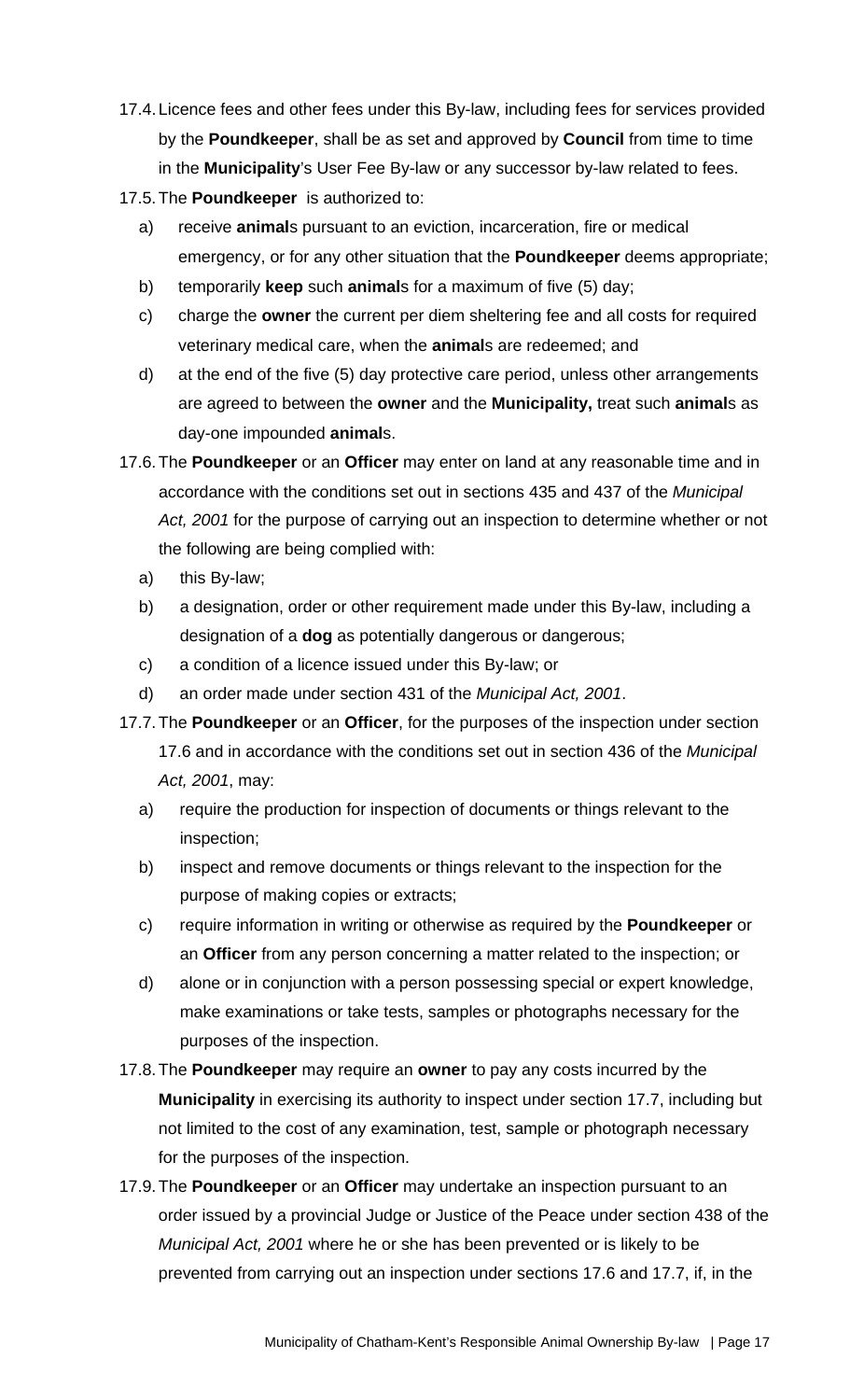case of an order authorizing an inspection of a room or place actually being used as a dwelling, the occupier is given notice concerning the inspection in accordance with subsection 438(5) of the *Municipal Act, 2001*.

- 17.10. If an **Officer** is satisfied that a contravention of this By-law has occurred, he or she may make an order requiring the person who contravened the By-law or who caused or permitted the contravention or the **owner** or occupier of the **premises**  on which the contravention occurred to discontinue the contravening activity.
- 17.11. An order under section 17.10 shall set out:
	- a) reasonable particulars of the contravention adequate to identify the contravention and the location of the **premises** on which the contravention occurred; and
	- b) the date or dates by which there must be compliance with the order.
- 17.12. If an **Officer** is satisfied that a contravention of this By-law has occurred, he or she may make an order requiring the person who contravened the By-law or who caused or permitted the contravention or the **owner** or occupier of the **premises** on which the contravention occurred to do work to correct the contravention.
- 17.13. An order under section 17.12 shall set out:
	- a) reasonable particulars of the contravention adequate to identify the contravention and the location of the **premises** on which the contravention occurred;
	- b) the work to be completed; and
	- c) the date or dates by which the work must be complete.
- 17.14. An order to discontinue contravening activity made under section 17.10 or an order to do work made under section 17.12 may be served personally or by registered mail to the last known address of:
	- a) the **owner** of the **animal**; and
	- b) such other persons affected by it, including the **owner** or occupier of the **premises** where the contravention occurred, as the **Officer** making the order determines.

Service by registered mail shall be deemed to have taken place five business days after the date of mailing.

- 17.15. In addition to service given in accordance with section 17.14 an order to discontinue contravening activity made under section 17.10 or an order to do work made under section 17.12 may be served by an **Officer** placing a placard containing the order in a conspicuous place on the **premises** of the **owner**  responsible for the contravention.
- 17.16. Where service cannot be given in accordance with section 17.14, sufficient service is deemed to have taken place when given in accordance with section 17.15.
- 17.17. Where a person does not comply with a designation, order or other requirement made under this By-law to do a matter or thing, the **Poundkeeper**, with such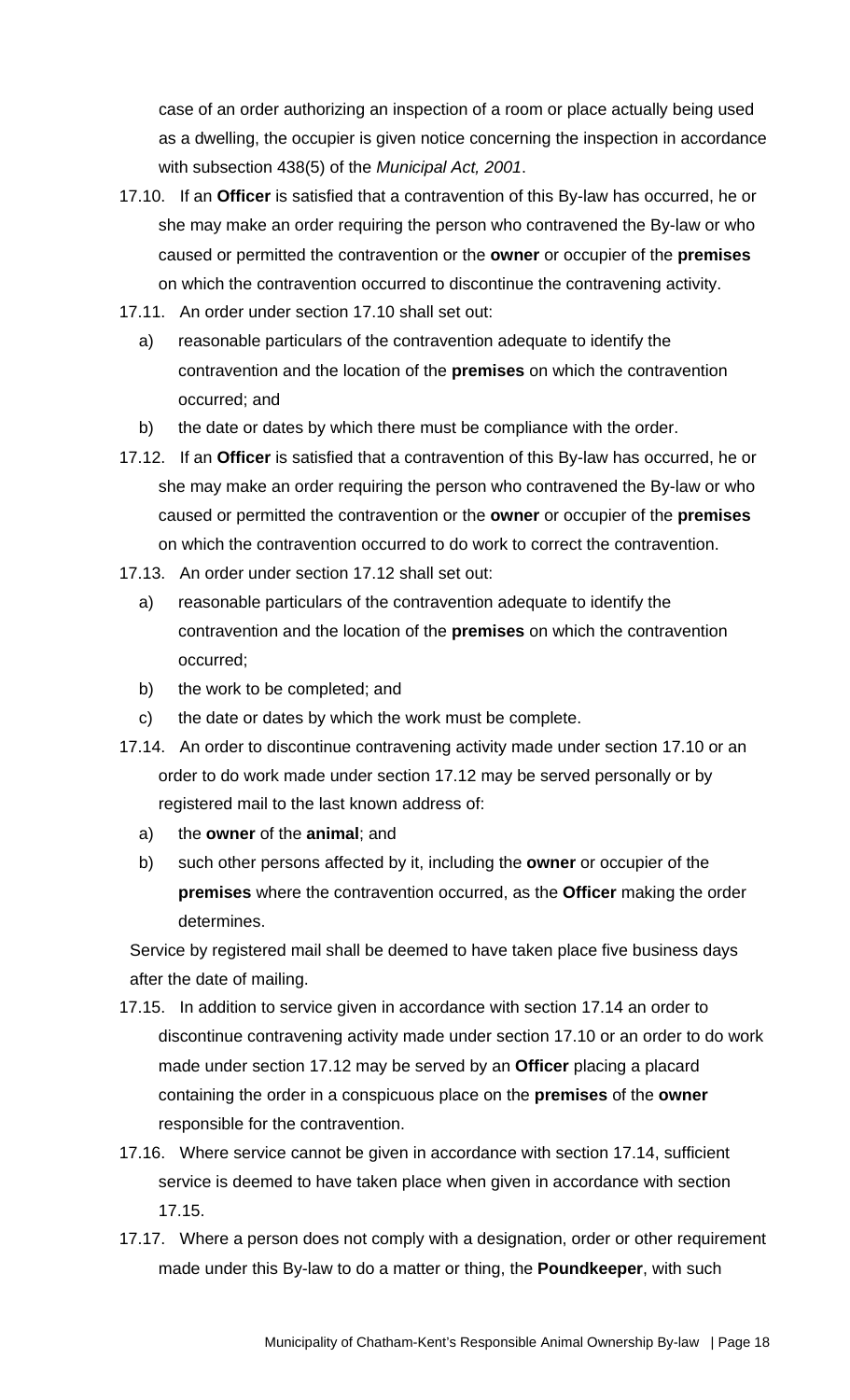assistance by others as may be required, may carry out such designation, order or other requirement at the person's expense.

- 17.18. The **Municipality** may recover the costs of doing a matter or thing under section 17.17 by action or by adding the costs to the tax roll and collecting them in the same manner as property taxes and such costs shall include an annual interest rate of 15 per cent commencing on the day the **Municipality** incurs the costs and ending on the day the costs, including the interest, are paid in full.
- 17.19. No person shall hinder or obstruct, or attempt to hinder or obstruct, any person who is exercising a power or performing a duty under this By-law.
- 17.20. (1) Every person who fails to comply with any provision of this By-law or a designation, order or other requirement made under this By-law, or an officer or director of a corporation who knowingly concurs in such a failure to comply by the corporation, is guilty of an offence and is liable:
	- a) on a first conviction, to a maximum fine of not more than \$10,000; and
	- b) on any subsequent conviction, to a maximum fine of not more than \$25,000. (2) Despite subsection 17.20(1), where the person convicted is a corporation:
	- a) the maximum fine in paragraph 17.20(1)a) is \$50,000; and
	- b) the maximum fine in paragraph 17.20(1)b) is \$100,000.
- 17.21. Where a person has been convicted of an offence, the court in which the conviction has been entered and any court of competent jurisdiction thereafter may, in addition to any other remedy and to any penalty imposed by this By-law, make an order prohibiting the continuation or repetition of the offence by the person convicted.